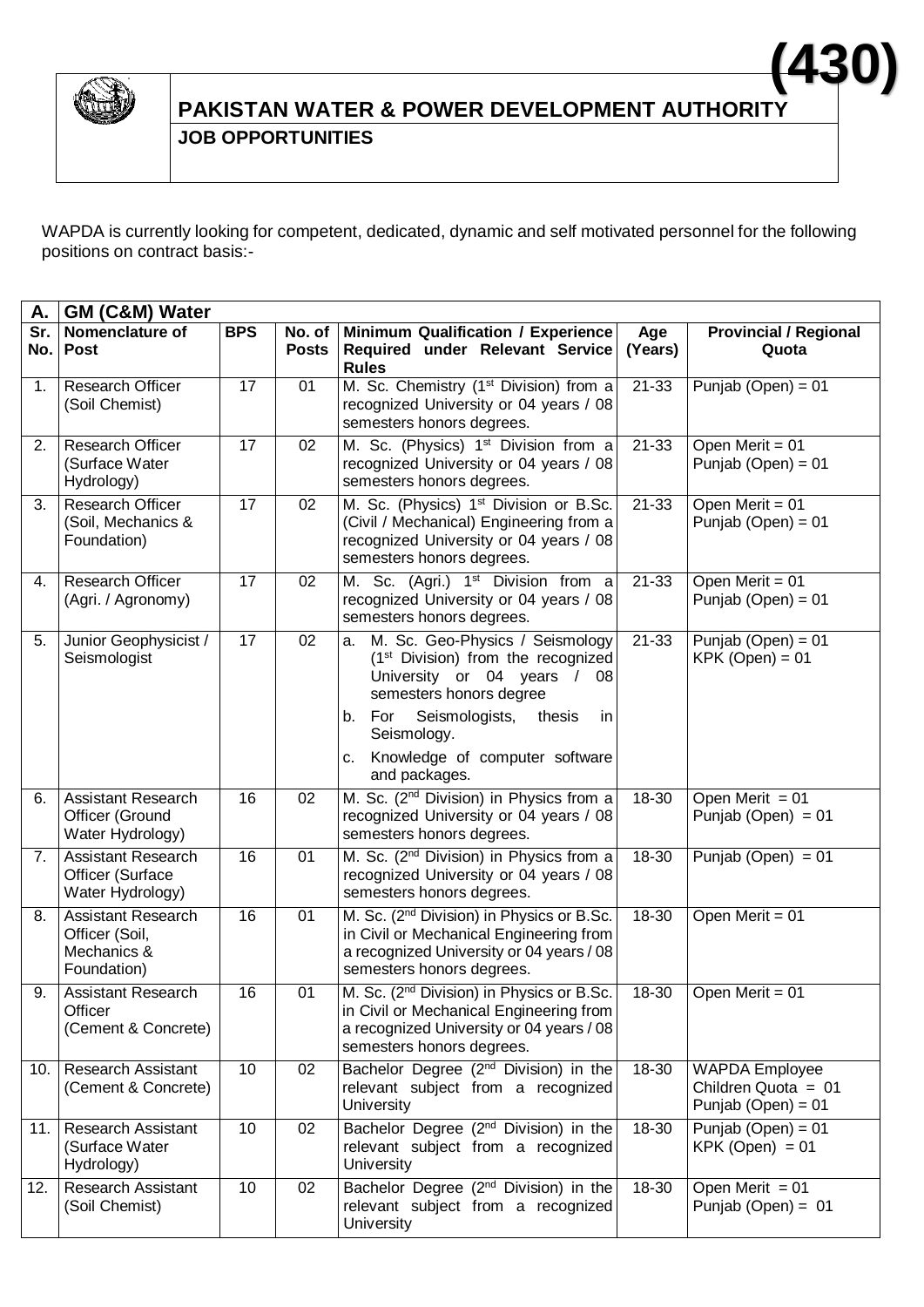| 13. | <b>Research Assistant</b>       | 10 | 04 | Bachelor Degree (2 <sup>nd</sup> Division) in the              | 18-30 | Punjab (Open) = $02$                           |  |  |  |  |
|-----|---------------------------------|----|----|----------------------------------------------------------------|-------|------------------------------------------------|--|--|--|--|
|     | (Soil, Mechanics &              |    |    | relevant subject from a recognized                             |       | Sindh (Rural) Open = $01$                      |  |  |  |  |
|     | Foundation)                     |    |    | University                                                     |       | $KPK (Open) = 01$                              |  |  |  |  |
| В.  | <b>GM (Finance) Power</b>       |    |    |                                                                |       |                                                |  |  |  |  |
|     | Accounts Assistant /<br>Cashier | 15 | 18 | B. Com / BBA (Finance) with at least<br>50% marks / "C" Grade. | 18-30 | <b>WAPDA Employee</b><br>Children Quota = $01$ |  |  |  |  |
|     |                                 |    |    | Note: Computer Literacy is mandatory.                          |       | Open Merit = $02$                              |  |  |  |  |
|     |                                 |    |    |                                                                |       | Punjab (Open) = $02$                           |  |  |  |  |
|     |                                 |    |    |                                                                |       | Sindh (Rural) Open = $02$                      |  |  |  |  |
|     |                                 |    |    |                                                                |       | Sindh (Urban) Open = $03$                      |  |  |  |  |
|     |                                 |    |    |                                                                |       | $KPK (Open) = 02$                              |  |  |  |  |
|     |                                 |    |    |                                                                |       | $KPK$ (Minority) = 01                          |  |  |  |  |
|     |                                 |    |    |                                                                |       | Balochistan (Open) = 02                        |  |  |  |  |
|     |                                 |    |    |                                                                |       | Balochistan (Women) = 01                       |  |  |  |  |
|     |                                 |    |    |                                                                |       | $FATA / GB (Women) = 01$                       |  |  |  |  |
|     |                                 |    |    |                                                                |       | $AJ&K$ (Open) = 01                             |  |  |  |  |
| 2.  | Junior Clerk cum                | 09 | 08 | I. Com / D. Com with 2 <sup>nd</sup> Division / "C"            | 18-30 | Disable = $01$                                 |  |  |  |  |
|     | Computer Typist                 |    |    | Grade and knowledge of current PC                              |       | Punjab (Minority) = $01$                       |  |  |  |  |
|     |                                 |    |    | operating system with typing speed 40                          |       | Sindh (Rural) Open = $02$                      |  |  |  |  |
|     |                                 |    |    | words per minute on PC.                                        |       | Sindh (Urban) Open = $01$                      |  |  |  |  |
|     |                                 |    |    |                                                                |       | Balochistan (Open) = 01                        |  |  |  |  |
|     |                                 |    |    |                                                                |       | $FATA / GB (Open) = 01$                        |  |  |  |  |
|     |                                 |    |    |                                                                |       | $AJ&K$ (Open) = 01                             |  |  |  |  |

Applicants must be citizens of Pakistan who are advised to read the following instructions carefully before filling the relevant prescribed application form available on the website, [\(www.pts.org.pk\)](http://www.pts.org.pk/). The advertisement is also available on WAPDA's website [\(www.wapda.gov.pk\)](http://www.wapda.gov.pk/).

## **INSTRUCTIONS & GENERAL CONDITIONS:**

- All candidates will be selected on merit, observing the quota as per Federal Government Policy.
- Candidates applying on prescribed application form for the posts available on [www.pts.org.pk](http://www.pts.org.pk/) will only be considered for short listing.
- Only short listed candidates will be called for test / interview.
- No TA / DA will be admissible to candidates for test / interview.
- Educational Degrees / Certificates must be from HEC recognized Universities / Concerned Boards.
- General Age Relaxation has already been included in the age mentioned against each category. No further age relaxation is allowed in the prescribed age limit except 03-years of age relaxation to the candidates belonging to Scheduled Castes, Buddhist Community, Recognized Tribes of the Tribal Areas, Azad Kashmir and Northern Areas. 03-years of age relaxation shall also be admissible to the candidates belonging to Sindh (Rural) & Balochistan for the posts in BPS-15 & below.
- Only Children of WAPDA Employees are entitled to apply against the posts reserved under WAPDA Employees Children Quota. The children of employees of DISCOs, NTDC, PEPCO etc. are not eligible to apply against Employee Children Quota posts.
- Government Servants / WAPDA Employees who have completed 02-years continuous Government / WAPDA Service on the closing date of receipt of applications shall be admissible 10-years age relaxation in upper limit.
- Original documents must be presented by the candidates at the time of interview.
- Serving employees should apply through proper channel.
- The candidates shall be called for interviews / further process subject to detailed scrutiny of documents and after checking of eligibility under the rules. Merely passing of written test does not make the candidature eligible for further recruitment process.